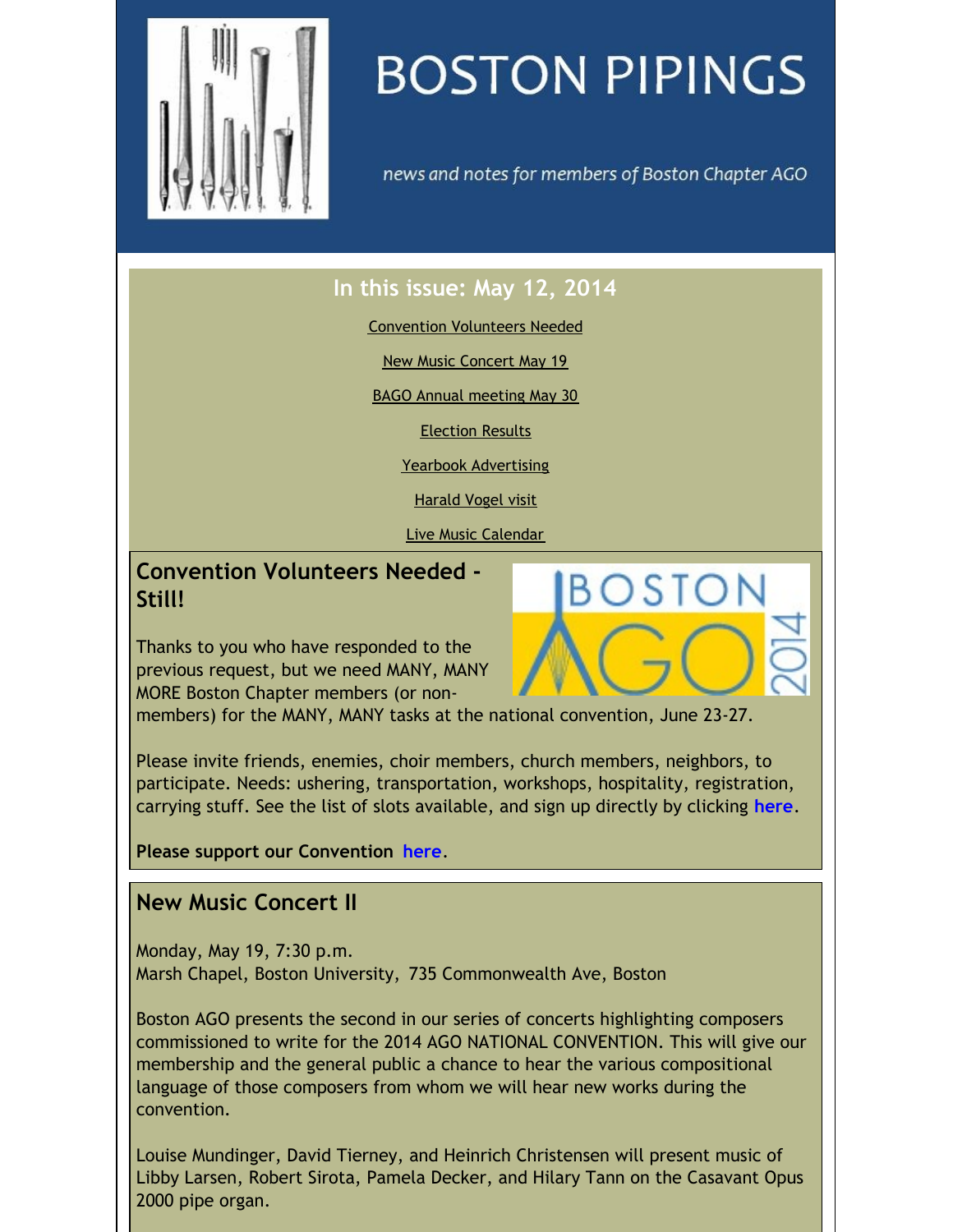

Performers: Louise Mundinger, David Tierney and Heinrich Christensen

## **BAGO Annual Meeting + St. Paul's Choir School Concert**

Friday, May 30

DINNER - 4:30 p.m., Friday, May 30 **[Grafton](http://graftonstreetcambridge.com/) Street Pub & Grill**, 1230 Massachusetts Avenue, Cambridge.

A section of the Grafton Street Pub & Grill will be reserved for BAGO members. Join your colleagues in lively conversation, and share your season's successes (or failures!) with friends. Pay for your own meal. Reservations needed by Thursday, May 29: Sub-Dean Peter Krasinski, **[peterkrasinski@icloud.com](mailto:peterkrasinski@icloud.com)**

**ANNUAL MEETING** - 6:00 p.m., Friday, May 30 DiGiovanni Hall, St. Paul's Choir School, Harvard Square, 29 Mount Auburn Street, Cambridge.

Light refreshments and wine will be served during our annual meeting, which will include a presentation about the 2014 AGO National Convention. Please submit names (and brief information, if possible) of BAGO members who have died in the past year: Dean Dan McKinley, **[dan.mckinley@ctr-anglican.org](mailto:dan.mckinley@ctr-anglican.org)**.

**CONCERT** - 7:00 p.m., Friday, May 30 St. Paul's Church, Harvard Square, 29 Mount Auburn Street, Cambridge.

Celebrate 50 years of music-making at St. Paul Choir School with an organ concert by students, alumni, and faculty, sponsored by BAGO. Free admission for Boston Chapter members. Look for your special entrance at the door. Click **[here](http://www.bostonago.org/?attachment_id=754)** for poster & more information.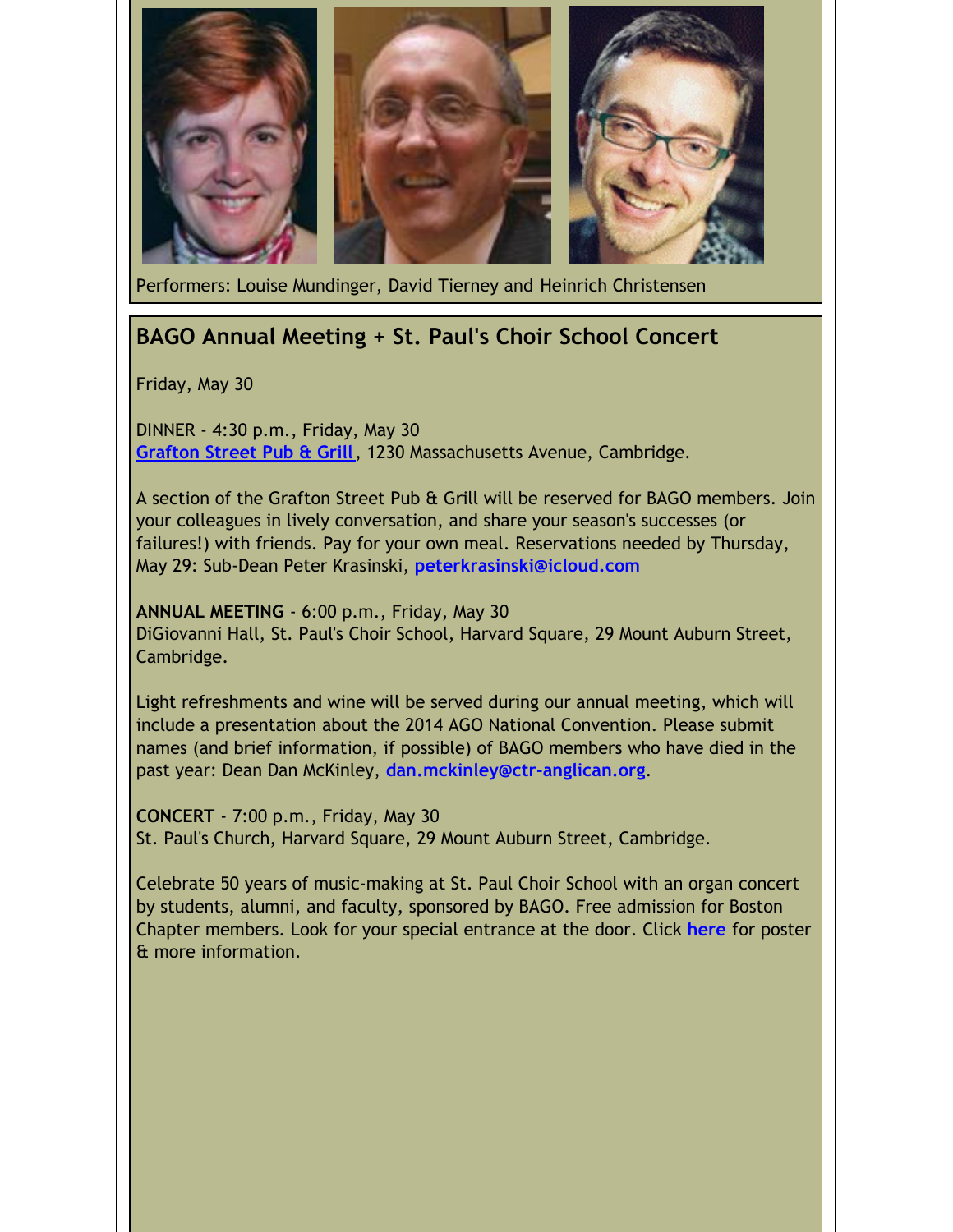#### ST. PAUL'S CHOIR SCHOOL | HARVARD SQUARE **Organ Recital** featuring Choir School Alumni and Staff in celebration of the fiftieth anniversary Alexander Pattavina '10 Raymond Nagem '00 Mozart: Overture to The Magic Flute Dupré: Cortège et Litanie of St. Paul's Choir School sponsored by the Boston Chapter of the American Guild of Organists Ted O'Neill '08 Leo Abbott '64 a and Fugue in C mino Jonathan Wessler Peter Krasinski John Robinson Teacher of Organ and Piano **Assistant Organist Director of Music** Duruflé: Siciliene Demessieux: Te Deum May 30 • 7:00 P.M. at St. Paul's Church | Harvard Square Reception to follow Forrest Eimold '14 Paul Murray **107** ata 2-Allegro maestoso e vivace Messiaen: Offrande et Allehuia fin 29 MOUNT AUBURN STREET . CAMBRIDGE . 02138 . 617.868.8658

# **CHAPTER ELECTION RESULTS**

The Nominating Committee was chaired by Vickie Wagner, with members Michael Olbash and Mary Sue Willie. Balloting occurred either online or by postcard. Congratulations to those elected, whose term of service begins July 1.

Candidates Elected Peter Krasinski, Dean Robert Barney, Sub-Dean Mark Slawson, Recording Secretary David Tierney, Assistant Treasurer Claire DeCusati, Registrar Terry Kerr, Martin Steinmetz, Auditors Diane Meredith Belcher, Joel Davidson, Richard Pelland & Donald Teeters, Executive Committee

## **Advertising for BAGO Yearbook**

We invite AGO members and other musicians to advertise in our 2014-2015 Yearbook. By placing an ad, your music services will be presented to our 400+ members for quick and easy reference. Current or past advertisers have included:

*vocal & instrumental soloists & ensembles, recital organists, choral groups, teachers, composers, organ builders & tuners, concert series, degree programs in organ & church music, music workshops, recording services, music stores, publishers, touring companies, architects, choir robes, choral supplies, handbell*

**Boston Chapter** American Guild of Organists



Membership Yearbook

www.bostonago.com

*supplies, fundraising organizations, concert management, member CD*